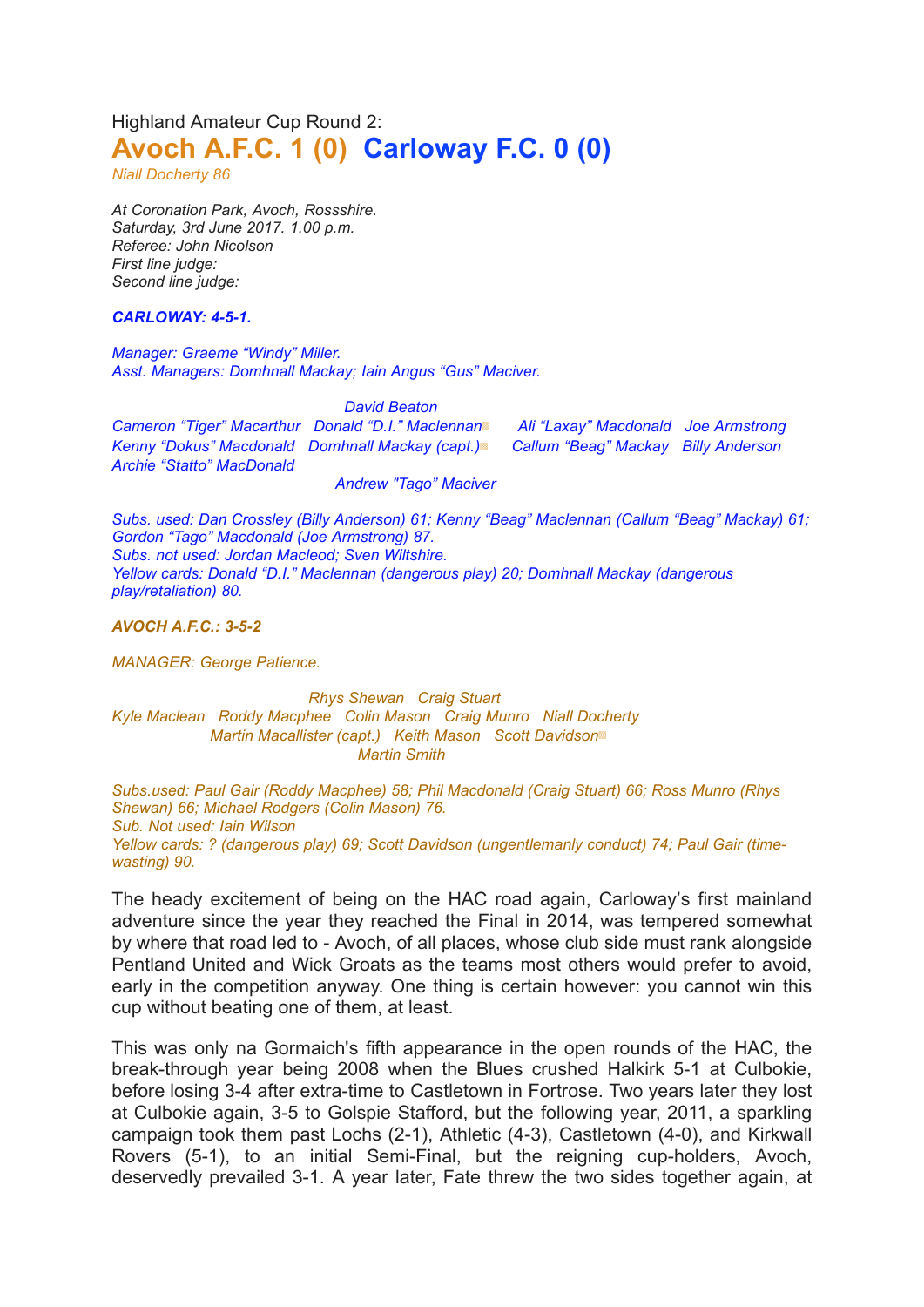Culbokie in Round 3, but an 89th minute header once more denied the Blues.

Iochdar Saints spoiled the party in the opening round the following year, but 2014 witnessed the Blues' finest campaign in the cup, despite an unpromising start which saw them claw themselves back from imminent defeat to overcome Barra 4-2. Next they overpowered Athletic 2-0 at Goathill, then enjoyed an unexpected walk-over over Culbokie, before achieving hard-fought victories over the holders, Wick Groats, 3-2 at Ullapool, and Saints, 2-0 at Goathill. Unfortunately, the fairytale ended there, and two Round 1 exits followed in 2015 and 2016, 1-4 to Point and 0-1 to Back.

Remarkably, nine of the squad on duty that August day in Inverness appeared today: David Beaton, "D.I.", Domhnall Mackay (Man of the Match that day); "Tiger", "Dokus"; Dan Crossley; "Statto"; Billy Anderson: and Gordon "Tago" Macdonald; and four of the present Avoch squad - the captain, Martin Macallister, Kyle Maclean, Paul Gair, and Ross Munro - also featured.

There were a few changes from the side that struggled against Athletic last Monday. David Beaton replaced Gordon "Van Der Sar" Craigie between the posts and Kevin "Gochan" Macleod was unavailable. A major blow was that young midfield *animateur*, Eachainn Miller, contracted to Stirling University, was ineligible, and this placed a heavy responsibility on his side-kick, Billy Anderson, to produce the defence-breakers to set up Andrew "Tago" Maciver up front. "Statto" returned, though, on the left midfield, so "Dokus" crossed to the right, and young star, Callum "Beag" Mackay, re-appeared in central midfield. Exciting news was the return of game-changer, Dan Crossley, to the bench. which also featured Kenny "Beag" Maclennan.

To win today, Carloway would have to equal, or surpass, their two finest HAC performances: the 5-1 QF victory in 2011 over Kirkwall Rovers in Maryburgh and the 3-2 QF triumph over the then Cup holders, Wick Groats, in Ullapool in 2014. So, all to play for in the Blues' first visit to this picturesque Black Isle village and its neat little ground, the views from the south side embankment eastwards blessing the Carloway faithful with stunning panoramic views of the Moray Firth towards Chanonry Point and Fort George. Not that the Carloway defence had much time to admire the view. Surprisingly, there was no one taking entry money either, the only money changing hands being given to a lovely lady selling raffle tickets.

The opening exchanges left the diehards in no doubt of what was to unfold, as early conflict would have easily graced the fields of Bannockburn or Agincourt. No room for passengers today. Immediate aggression saw na Gormaich win a free-kick in the centre circle, and Anderson's beautifully-flighted strike led to a skirmish around the Avoch penalty box before breaking out towards the Carloway right corner of the box. "Dokus" controlled it, then turned neatly to his left, before clipping in a low left-foot curler toward goal, but Smith had no problem grabbing the underhit ball, waist-high to his right.

In 4 minutes Docherty tested Armstrong for pace on the right, checked, then found Macphee towards him on the near corner of the box, but his curler in its turn was saved similarly by Beaton. Two minutes later the Black Isle boys almost improved on this with a similar move down the right which saw Mason pick out Macphee racing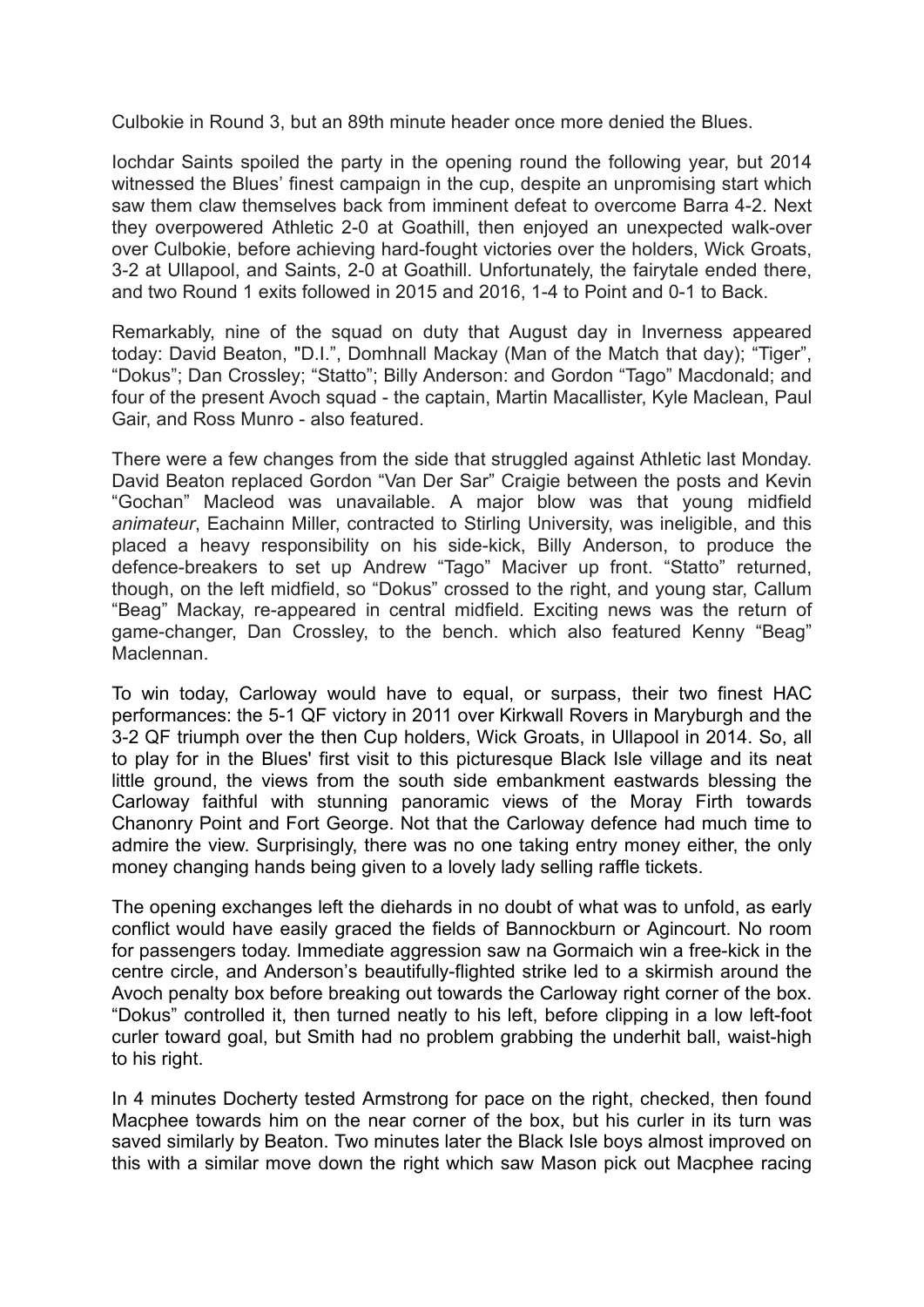though the Carloway line, between "Laxay" and Armstrong. In line with the box he lifted over a crisp head-high cross which Stuart moved in front of "D.I." to meet, 12 metres out in the centre, but his glancing header was read by Beaton and the keeper did well to finger-tip it away for a corner to his right.

The opening minutes demonstrated clearly the game-plan: as in most keenlycontested fixtures, the battle-ground was midfield. Avoch were forceful and inventive, shape-shifting to press, pressuring young Joe Armstrong on the right, while Stuart and Shewan, in true Carecas-style, changed places, charged, withdrew, trying to out-think "D.I." and "Laxay". Carloway maintained a disciplined shape, retreated, blocked, then tried to deliver the killer ball to free "Tago".

The nature of the play closed down movement, stifled creativity, and minimized opportunities. It was 16 minutes before the men in black threatened again, a corner swinging in high from their right to be reverse-headed by the far post, 6 metres out, by Mason but the ball looped harmlessly over the bar. A minute later Macphee, 20 metres from the bye-line, out on Avoch's right touch-line, cut in square away from Armstrong, past Mackay, and unleashed a venomous left-foot daisy-cutter from the corner of the box. It was too hot for Beaton to hold and Stuart reacted instantly to thwack in the rebound from 12 metres out in the centre, but "Statto" was equally fast to throw himself in front of the ball, and the ball rocketed away for a corner to the Blues' left off his outstretched right leg. Phew! This was to be the only real chance of the half.

Thirty-two minutes had elapsed before na Gormaich again troubled Smith as Callum "Beag", in the centre circle, managed to feed "Dokus", breaking inwards off Macallister to drive a left-footer, low from the edge of the box, but it flew at least a couple of metres wide of Avoch's right-hand post. In 38 minutes a home free-kick, 20 metres out on the right edge of the box, cleared the line and centre and found Shewan unmarked by the far post, 10 metres from goal. The goal lay open to him but he had taken a step forward too soon and was flagged.

## **Half-time: Avoch 0 Carloway 0**

It was difficult to figure out what would have been best for "Windy" or George Patience to advise their boys over their half-time Bovril and oranges. A change in tactics seemed unnecessary at this point. Neither side was struggling or any player found wanting. In fact, the stalemate was a result of no one under-performing. Avoch had the edge no doubt, but "Laxay's" excellently marshalled defence was blocking any inventive game-play by Maclean, Mason *et al*. Avoch would simply wish to maintain this cohesion, perhaps at a heightened rate, and believe in themselves that the vital opening must surely come. Carloway were coping, but, worryingly, they had been unable to penetrate the final third of the pitch, to allow "Tago" or "Dokus" to awake Smith from his deep slumber.

The first incident of the second half arrived in 55 minutes when David Beaton, receiving a high back-pass from "D.I.", rushed out to the right corner of his box. Under pressure from Shewan, he nodded it onwards and sideways to his left away from the striker, the ball bounced high on the firm pitch and he was then forced to pick the ball up to prevent a potentially disastrous outcome. Cue everyone in the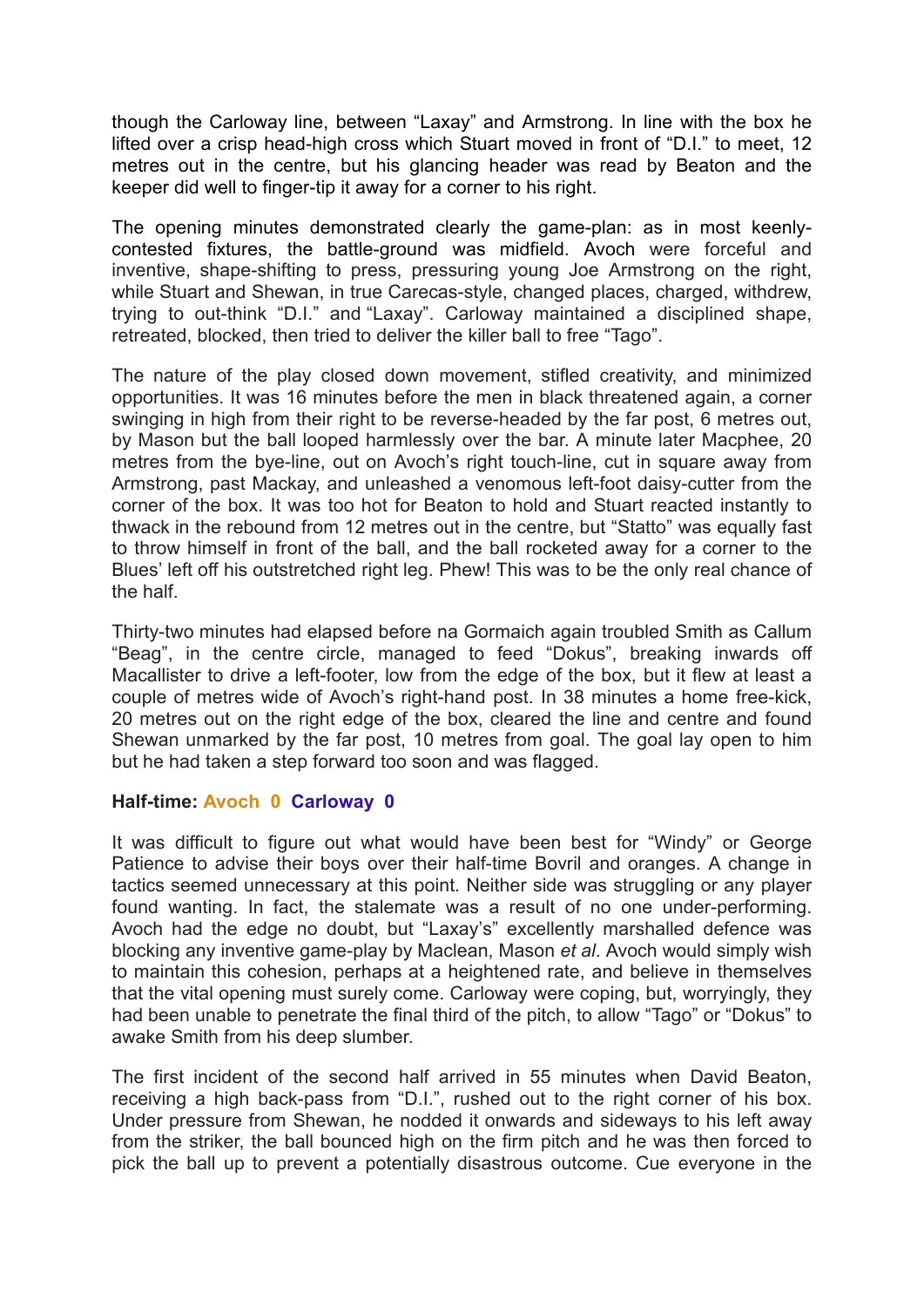Blues' box except the woman selling the raffle-tickets. From little more than 6 metres towards the left of goal, Macphee drove a ferocious low drive into a forest of bodies, the ball rebounding straight outwards to be met on 20 metres by Mason, but his reflex shot whizzed well over the bar centrally.

The men in black were now exhibiting an increased urgency to put clear light between themselves and the visitors and were first to shake things up, with Paul Gair (whom the Carloway boys knew well!) replaced Macphee. Immediately Avoch broke on their left and Shewan made the bye-line, 12 metres from goal. As "Tiger" challenged, he checked, turned back a metre, then whipped across a nasty rising right-footer which the approaching Beaton managed to parry upwards and onwards. It seemed to run along the face of the bar and away to the keeper's left. Moments later, he had to look sharp again when a fiery Mason shot from 20 metres out in the centre compelled him to beat the ball away to his left for a corner.

Midway through the half, the management drew up their final battle-lines: Kenny "Beag" entered on the right to inject power and pace, with "Dokus" switching left; and Dan Crossley added pace also and creativity in the centre in an attempt to link with the isolated figure of "Tago", who more and more resembled Napoleon on Elba. The Black Isle men sharpened their knives up front with Phil Macdonald and Ross Munro replacing front-runners, Craig Stuart and Ally Shewan, in a quest for that single goal which more and more looked like all that would be necessary to claim victory.

In 73 minutes an Avoch free-kick, on their left and 20 metres from the bye-line, was cleared out by a "Laxay" header 12 metres from goal but the resultant Docherty drive from 20 metres crept a foot outside Beaton's right-hand post. Five minutes later a Crossley feed in the centre circle allowed Kenny "Beag" to move down on the right but his forward low diagonal was blocked for a corner. The in-swinger was nodded out by Mason in the centre and "Statto", just outside the centre edge of the box, unaware he had a moment to steady, instantly whacked back a low right-footer but his rushed attempt sliced badly away to the right.

The final ten minutes witnessed frantic activity and pressure from the home side. In 80 minutes another Avoch break down the left saw Gair find Maclean moving behind "Tiger" on the overlap, but his drive from the left corner of the box was safely held by Beaton. Three minutes later the men in black came down the right, with Rodgers, on the centre line, releasing the ball forward for Munro to test Armstrong. He made the bye-line, then turned neatly in in the right corner, was challenged by the full-back, then the arriving Mackay, but the ball broke kindly for him behind them, and he moved in to crack the ball goal-wards. However, Beaton beat it away for a corner at the near post. A minute later yet another Avoch free-kick, on the Carloway left and midway within their half, was headed clear by "Dokus" of all people as the front-line was pushed closer and closer towards Beaton.

As extra-time beckoned, the wall was finally breached. Again Avoch drove down the left with Munro feeding Docherty as he charged towards the Carloway goal, on the left. He seemed to lose control but as he was confronted by "Tiger" and "D.I.", he unleashed a left-foot cracker from 10 metres which travelled behind and over Beaton and into the roof of the net (**1-0**).